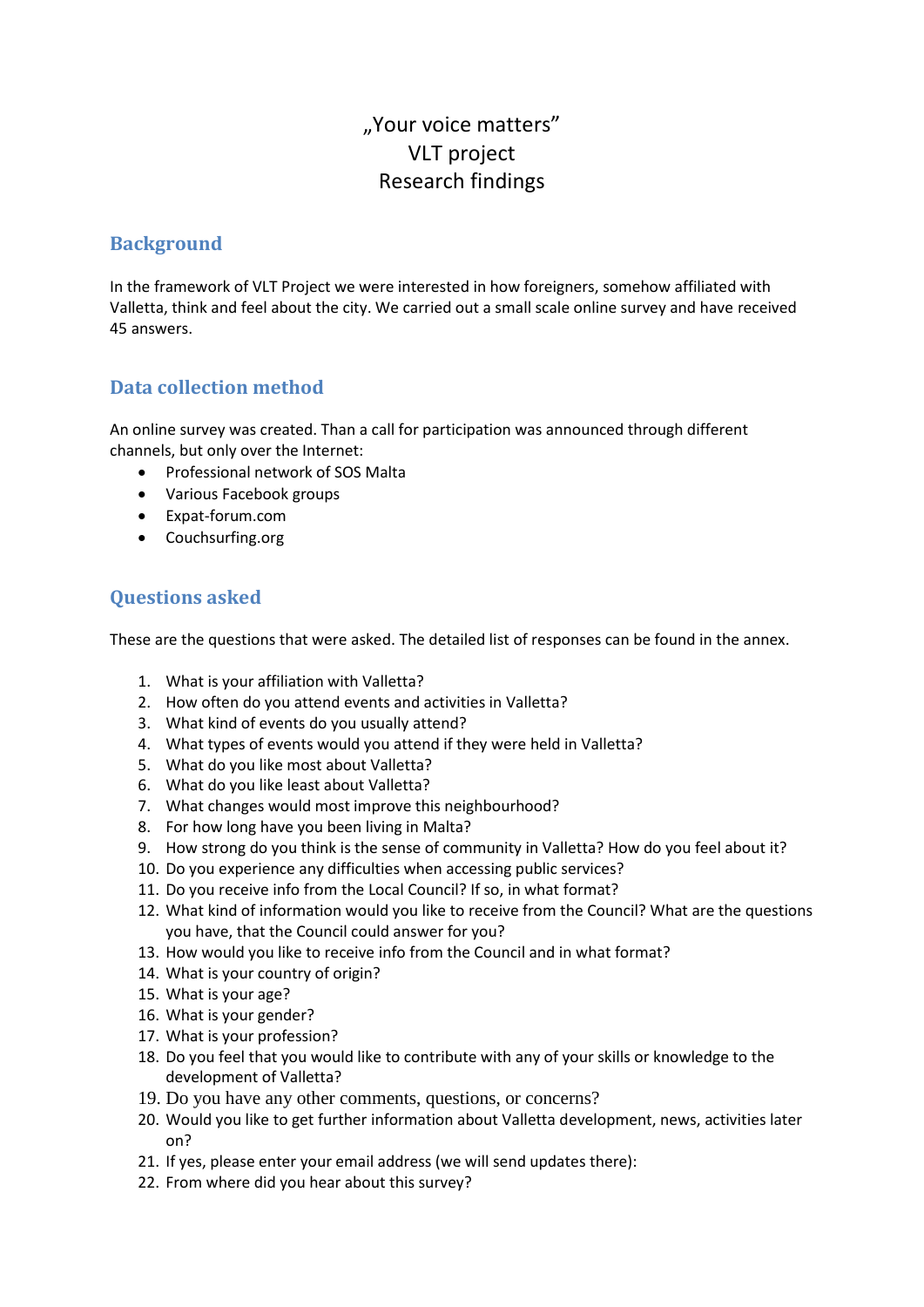# **First impressions coming from the results**

- The survey was filled out mostly by EU nationals and people coming from first world countries. (see charts below)
- In the scale and framework of the research we could not collect answers from people from countries where economic and political refugees usually come from.
- None of the responses provided surprisingly new information, which also means that our previous assumptions were correct. Results, in fact, were supporting the strategic ideas we are considering being included in the Strategic Plan.





### **What people like about Valletta**

- It's quite and beautiful
- Atmosphere
- The landscape, the amazing view and its history
- Perfect little city with a great architecture.
- Position
- Architecture....
- I love its friendly people, the architecture of this fabulous city, the restaurants and social life.
- It is a charming city
- The cultural heritage, the lively Friday and Saturday evenings, the tiny contemporary art scene (St. James Cavalier, Blitz, Studio 104, Malta Design Days, etc.), the "new generation" projects like Renzo Piano's citygate.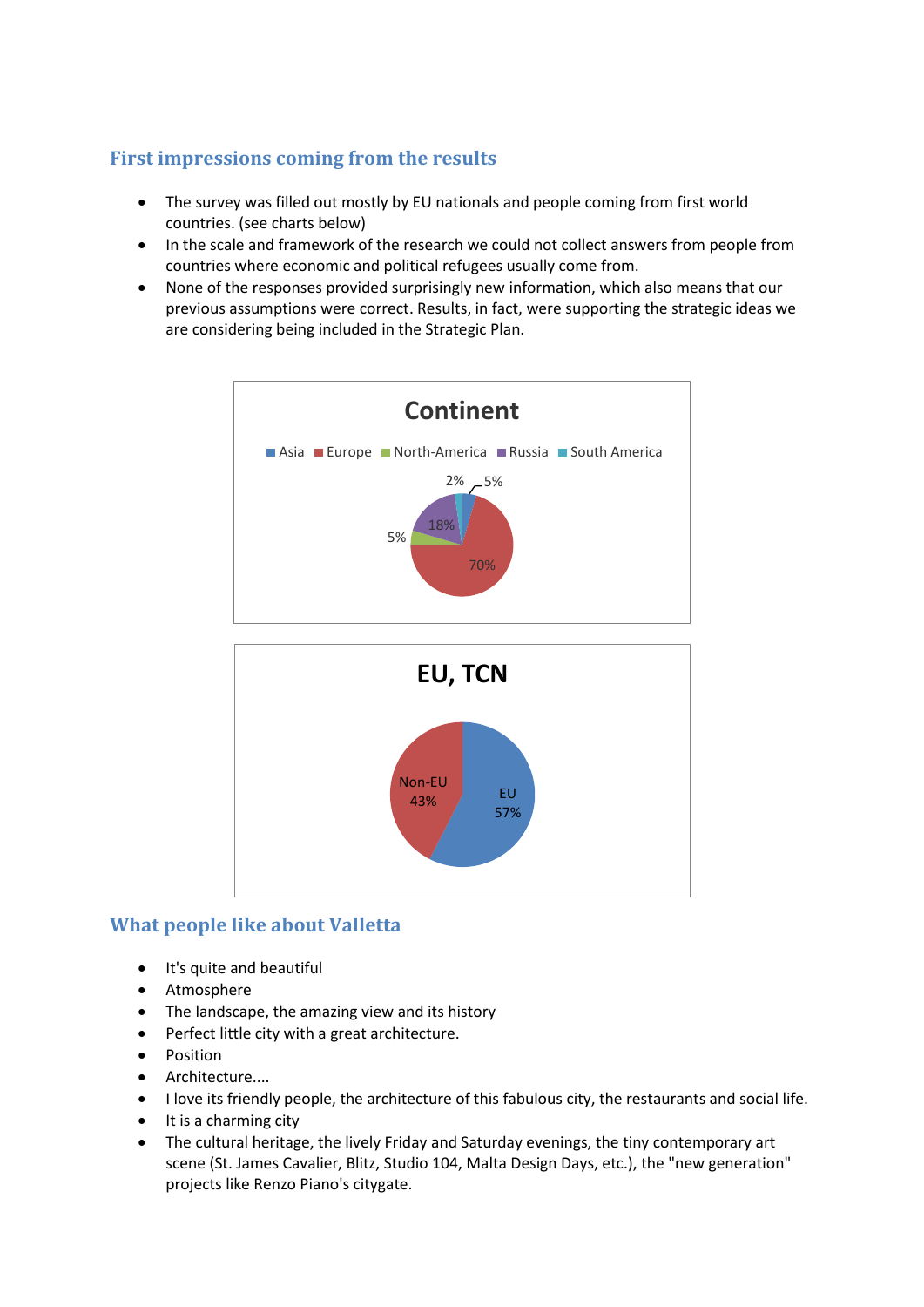- I like the friendly and helpful attitude of my neighbours and the general atmosphere of goodwill.
- Malta Society of Arts, St James, St Paul´s Shipwreck Bar, china Cultural Centre, Italian Culture Centre, German Maltese Circle
- The proximity of places and people, walking distance; the historical heritage; the view of the sea from many streets; the uniqueness of being a capital city within walls: the cultural activities; being Belti...:)
- It is a living city. Walking and strolling. The sense of history and its beauty. A lot is going on. That one can swim in a Capitol!
- People, weather and culture
- Architecture, culture, shops, atmosphere, fairly car free in the main streets.
- Amazingly relaxed for a Capital City
- The spirit of it, its architecture
- I like the bustling, as well as the little nooks and crannies you tend to find while walking around.
- The atmosphere
- Car free
- historical sites
- Beautiful views and buildings
- Compactness
- **•** Gardens
- Natural air condition system in hot summer months. Plan of the city.
- It is very authentic and the city is growing again. I see it as the new Monaco
- It's beautiful, dynamic, has a lot of great shops, restaurants, coffees, theatre, museums. I love Lower and Upper Barrakka gardens as well.
- History, culture, beauty of the old buildings.
- Free of traffic and beautiful
- Almost everything, except the treatment in government departments, that really needs to improve a lot. Valletta is capitol but the cleanliness is not up to the standard.
- Architecture, location & sea.
- shopping environment, culture and historical sites and atmosphere
- The overall atmosphere a wonderful city!
- architecture
- The architecture the setting the history
- Being enclosed in these beautiful big walls
- Architecture surrounding nice restaurants
- It is a beautiful city-village and unique in the world
- Walking around. The architecture. The Historical Aspects.
- So many places to eat, cultural venues and historical architecture
- It is small and compact. Beautiful buildings.

### **Major issues identified**

- Garbage collection, litter on the streets.
- Lack of information.
- Information available in Maltese language only.
- **•** Traffic, noise, density, cars